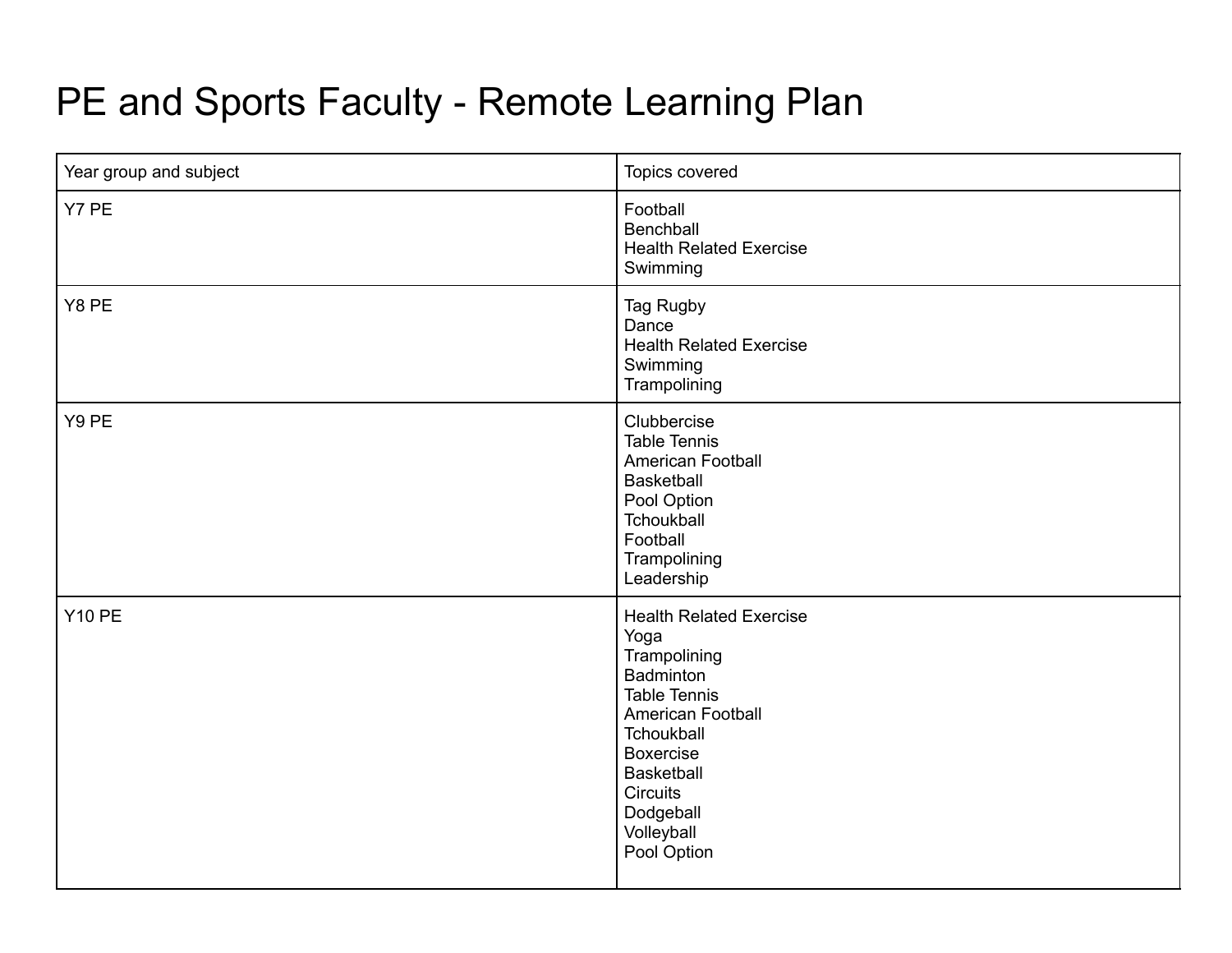| <b>Y11 PE</b>               | Volleyball<br>Benchball<br>Football<br><b>Netball</b><br><b>Basketball</b><br>Tchoukball<br>Rugby<br><b>Table Tennis</b><br>Futsal<br>Dodgeball<br><b>Aussie Rules Football</b><br>Badminton                                                                                                                                                                         |
|-----------------------------|----------------------------------------------------------------------------------------------------------------------------------------------------------------------------------------------------------------------------------------------------------------------------------------------------------------------------------------------------------------------|
| Y9 Sport                    | 3.1 Organisation of a sports activity session<br>Students must create a plan for the selected activity that includes:<br>organisation's safety requirements,<br>completing a risk assessment and objectives for the activity.                                                                                                                                        |
| Y10 Sport                   | <b>Developing Sports Skills</b><br>Be able to use skills, techniques and tactics/strategies/<br>compositional ideas as an individual performer in a sporting activity in<br>one team and one individual sport                                                                                                                                                        |
| Y11 BTEC Sport              | 2A.D1 Compare and contrast the attributes of two successful sports<br>leaders.<br>2B.P3 Plan two selected sports activities.<br>2B.M3 Justify the choice of activities within the sports activity plan.                                                                                                                                                              |
| <b>Y9 Child Development</b> | Unit R058. Topic Area 2: Choosing suitable equipment for a<br>childcare setting. 2.1 Essential equipment and factors for choice.<br>Types of Essential Equipment,, Travelling, Sleeping, Feeding,<br>Changing, Indoor and outdoor playing.<br>Factors affecting suitability and choice: Age and weight<br>appropriateness, safety, design, durability; cost, hygiene |
| Y10 Child Development       | <b>Exam Content RO18</b>                                                                                                                                                                                                                                                                                                                                             |